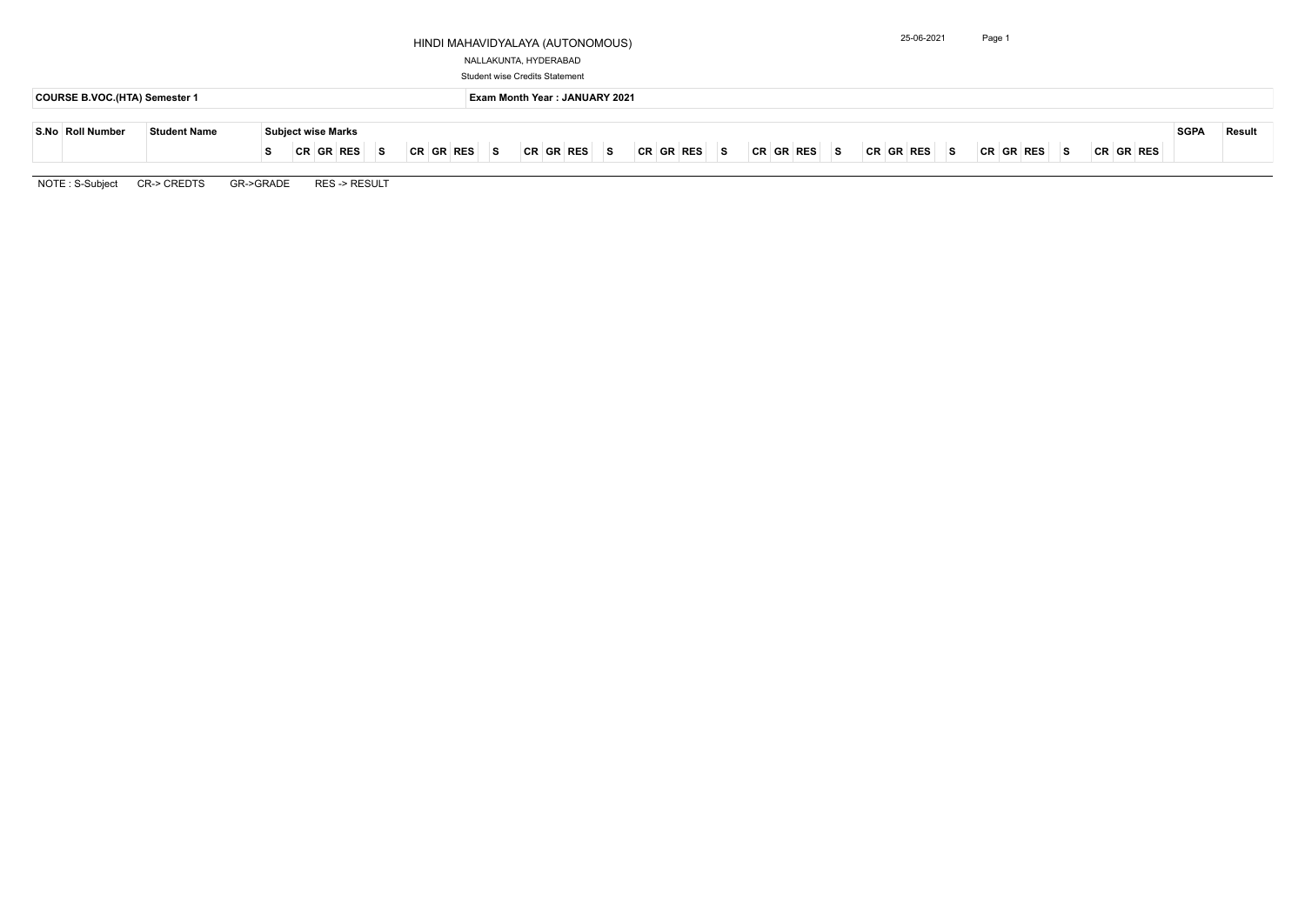## HINDI MAHAVIDYALAYA (AUTONOMOUS)

# NALLAKUNTA, HYDERABAD

#### Student wise Credits Statement

## **COURSE B.VOC.(HTA) Semester 2 EXAMPLE 2021 EXAMPLE 2021 EXAMPLE 2021**

NOTE : S-Subject CR-> CREDTS GR->GRADE RES -> RESULT

| <b>Student Name</b><br>S.No   Roll Number<br><b>Subject wise Marks</b> |                           |                                         |         |                  |             |                                    |                |                |             |                         |                |                             |                 |                |    | <b>SGPA Result</b> |          |              |             |     |          |              |             |         |           |             |                       |              |             |        |                            |
|------------------------------------------------------------------------|---------------------------|-----------------------------------------|---------|------------------|-------------|------------------------------------|----------------|----------------|-------------|-------------------------|----------------|-----------------------------|-----------------|----------------|----|--------------------|----------|--------------|-------------|-----|----------|--------------|-------------|---------|-----------|-------------|-----------------------|--------------|-------------|--------|----------------------------|
|                                                                        |                           |                                         | S.      | <b>CR GR RES</b> |             | S.                                 |                |                | CR GR RES   | S                       |                | CR GR RES                   | S.              | CR             |    | <b>GR RES</b>      | l S      |              | CR GR RES   | l S |          |              | CR GR RES   | S.      | CR GR RES |             | 'S                    |              | CR GR RES   |        |                            |
|                                                                        | 18011092671001 A YADAGIRI |                                         | GSZ     |                  |             |                                    |                |                |             |                         |                |                             |                 |                |    |                    |          |              |             |     |          |              |             |         |           |             |                       |              |             | 7.33   | <b>COMPLETED</b>           |
| $\overline{2}$                                                         | 18011092671005 CHEERA     | <b>KARUNAKAR</b>                        | GSZ     |                  |             |                                    |                |                |             |                         |                |                             |                 |                |    |                    |          |              |             |     |          |              |             |         |           |             |                       |              |             | 7.27   | ALREADY<br><b>PROMOTED</b> |
| $\mathbf{3}$                                                           | 18011092671011            | <b>KARDE ASHOK</b>                      |         |                  |             |                                    |                |                |             |                         |                |                             |                 |                |    |                    |          |              |             |     |          |              |             |         |           |             |                       |              |             | 7.60   | <b>COMPLETED</b>           |
| $\overline{4}$                                                         | 109219671001              | <b>CHETUKURI</b><br><b>EBENEZER</b>     | $GSZ$ 2 | D                | <b>PASS</b> | $SIN$ 4<br>$\mathbf{I}$            |                | B <sub>1</sub> | <b>PASS</b> | <b>PRH</b><br>Ш         | $\vert$ 4      | <b>PASS</b><br>A            | FIT             | $\sqrt{2}$     | E  | <b>PASS</b>        | $TMPD$ 3 | B            | <b>PASS</b> |     | $FCFO$ 3 | B            | <b>PASS</b> | FOE 6   | B         | <b>PASS</b> | FOE- $6$<br>Ш         | B            | <b>PASS</b> | 7.80   | <b>PASSED</b>              |
| 5                                                                      | 109219671002              | CHINNAMSHETTY GSZ 2<br><b>ALEKHYA</b>   |         | $\overline{A}$   | <b>PASS</b> | $SIN$ <sup>4</sup><br>-H           |                |                | <b>PASS</b> | <b>PRH</b>              | $\overline{4}$ | OS PASS                     | $FIT$ 2         |                | B  | <b>PASS</b>        | $TMPD$ 3 | C            | <b>PASS</b> |     | $FCFO$ 3 | $\mathsf{C}$ | <b>PASS</b> | FOE 6   | C.        | <b>PASS</b> | FOE- $6$<br>Ш         | $\mathsf{C}$ | <b>PASS</b> | 7.87   | <b>PASSED</b>              |
| 6                                                                      | 109219671003              | <b>CHITTE RAJESH</b>                    | GSZ 2   | D                | <b>PASS</b> | SIN<br>-H                          | $\overline{A}$ | B              | <b>PASS</b> | <b>PRH</b><br>Ш         | $\vert 4$      | OS PASS                     | FIT<br>Ш        | $\sqrt{2}$     | B  | <b>PASS</b>        | $TMPD$ 3 | B            | <b>PASS</b> |     | $FCFO$ 3 | B            | PASS        | $FOE$ 6 | D         | <b>PASS</b> | FOE-<br>  6<br>Ш      | C.           | <b>PASS</b> | 7.53   | <b>PASSED</b>              |
| $\overline{7}$                                                         | 109219671004              | <b>DINESH PADHY</b>                     | $GSZ$ 2 | D                | <b>PASS</b> | $SIN$ <sup>4</sup><br>-H           |                | $\Omega$       | <b>PASS</b> | <b>PRH</b>              | $\overline{A}$ | OS PASS                     | FIT             | $\overline{2}$ | E. | <b>PASS</b>        | $TMPD$ 3 | B            | <b>PASS</b> |     | $FCFO$ 3 | B.           | <b>PASS</b> | $FOE$ 6 | C.        | <b>PASS</b> | FOE-<br><b>6</b><br>Ш | C.           | <b>PASS</b> | 7.40   | <b>PASSED</b>              |
| 8                                                                      | 109219671005              | <b>DURGAM</b><br><b>NITHISH KUMAR</b>   | $GSZ$ 2 | $\overline{A}$   | <b>PASS</b> | SIN<br>-H                          | $\overline{A}$ | B <sub>1</sub> | <b>PASS</b> | <b>PRH</b><br>Ш         | $\overline{A}$ | <b>PASS</b><br>A            | <b>FIT</b>      | 2              | B  | <b>PASS</b>        | $TMPD$ 3 | $\mathsf{C}$ | <b>PASS</b> |     | $FCFO$ 3 | $\mathsf{C}$ | <b>PASS</b> | FOE 6   | C.        | <b>PASS</b> | FOE-<br><b>6</b><br>Ш | $\mathsf{C}$ | <b>PASS</b> | 7.60   | <b>PASSED</b>              |
| 9                                                                      | 109219671006              | <b>G PARADESHI</b><br><b>NAYUDU</b>     | $GSZ$ 2 | B                | <b>PASS</b> | $SIN$ <sup>4</sup><br>-H           |                | $\mathcal{C}$  | <b>PASS</b> | $PRH$ <sup>4</sup>      |                | OS PASS                     | FIT.            | $\overline{2}$ | B  | <b>PASS</b>        | $TMPD$ 3 | C            | <b>PASS</b> |     | $FCFO$ 3 | $\mathsf{C}$ | PASS        | FOE 6   | l C       | <b>PASS</b> | FOE-<br>  6<br>Ш      | $\mathsf{C}$ | <b>PASS</b> | 7.53   | PASSED                     |
| 10                                                                     | 109219671007              | KODI SIDDHARTH   GSZ   2                |         | C.               | <b>PASS</b> | <b>SIN</b><br>$\mathbf{I}$         | $\Delta$       | A              | <b>PASS</b> | <b>PRH</b><br>Ш         |                | E.<br><b>PASS</b>           | <b>FIT</b>      | $\vert$ 2      | E. | <b>PASS</b>        | $TMPD$ 3 | C            | <b>PASS</b> |     | $FCFO$ 3 | C            | <b>PASS</b> | $FOE$ 6 | B         | <b>PASS</b> | FOE-<br>  6<br>Ш      | B.           | <b>PASS</b> | $7.27$ | <b>PASSED</b>              |
| 11                                                                     | 109219671008              | <b>MALLINENI</b><br><b>CHAKRAVARTHI</b> | $GSZ$ 2 | D                | <b>PASS</b> | $SIN$ <sup>4</sup><br>$\mathbf{I}$ |                |                | <b>PASS</b> | <b>PRH</b>              | $\overline{4}$ | <b>PASS</b>                 | <b>FIT</b>      | $\mathcal{P}$  | B  | <b>PASS</b>        | $TMPD$ 3 | B            | <b>PASS</b> |     | $FCFO$ 3 | B            | <b>PASS</b> | $FOE$ 6 | B         | <b>PASS</b> | FOE-<br><b>6</b><br>Ш | R            | <b>PASS</b> | 8.13   | PASSED                     |
| $12 \overline{ }$                                                      | 109219671009              | <b>MAMILWAR</b><br><b>SHRUTHI</b>       | $GSZ$ 2 | D                | <b>PASS</b> | $SIN$ 4<br>$\mathbf{I}$            |                |                | <b>PASS</b> | $PRH$ <sup>4</sup><br>Ш |                | OS PASS                     | <b>FIT</b><br>Ш | $\sqrt{2}$     | B  | <b>PASS</b>        | $TMPD$ 3 | B            | <b>PASS</b> |     | $FCFO$ 3 | B            | <b>PASS</b> | $FOE$ 6 | B         | <b>PASS</b> | FOE-<br><b>6</b><br>Ш | B.           | <b>PASS</b> | 8.27   | <b>PASSED</b>              |
| 13                                                                     | 109219671010              | <b>NAKKA LAXMI</b>                      | $GSZ$ 2 | B                | <b>PASS</b> | $SIN$ <sup>4</sup><br>Ш            |                | A              | <b>PASS</b> | <b>PRH</b>              | $\overline{4}$ | <sub>B</sub><br><b>PASS</b> | $FIT$ 2         |                | C  | <b>PASS</b>        | $TMPD$ 3 | B            | <b>PASS</b> |     | $FCFO$ 3 | B            | PASS        | $FOE$ 6 | B         | <b>PASS</b> | FOE-<br>- 6<br>Ш      | B.           | <b>PASS</b> | 8.07   | <b>PASSED</b>              |
| 14                                                                     | 109219671012              | PUDARI ARUN<br><b>KUMAR</b>             | $GSZ$ 2 | B                | <b>PASS</b> | $SIN$ <sup>4</sup><br>-II          |                | A              | <b>PASS</b> | <b>PRH</b><br>H         | $\vert 4$      | <b>PASS</b>                 | FIT<br>Ш        | $\vert$ 2      | C  | <b>PASS</b>        | $TMPD$ 3 | B            | <b>PASS</b> |     | $FCFO$ 3 | B            | PASS        | $FOE$ 6 | B         | <b>PASS</b> | FOE-<br>6<br>Ш        | B            | <b>PASS</b> | 8.20   | <b>PASSED</b>              |